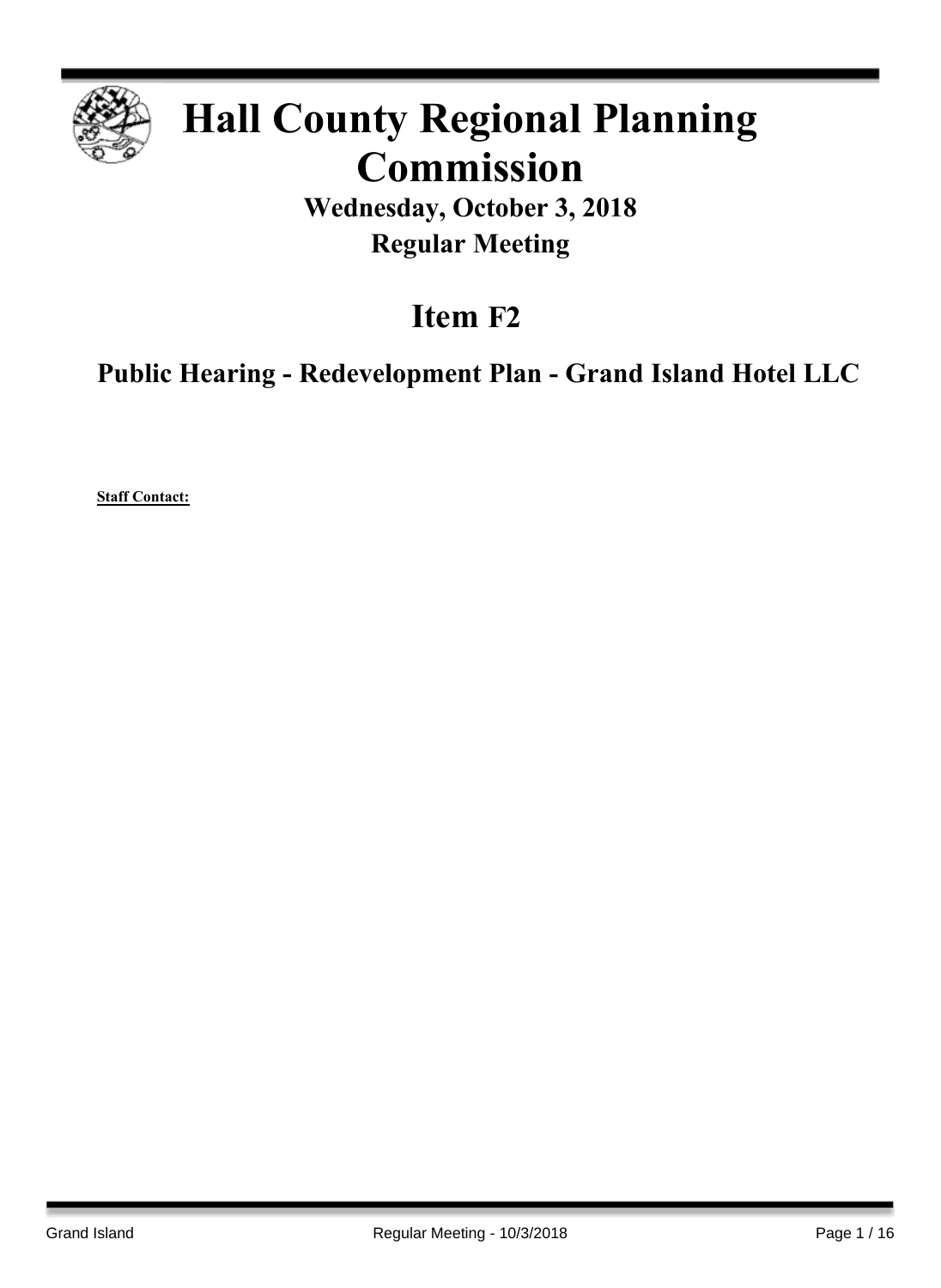## **PLANNING DIRECTOR RECOMMENDATION TO REGIONAL PLANNING COMMISSION:** September 17, 2018

## **SUBJECT:**

*Redevelopment plan amendment for property located in Blight and Substandard Area 2 for a Site Specific Redevelopment Plan concerning an amendment to the redevelopment plan for CRA Area No. 2 to allow for redevelopment of a portion of the vacant property southwest of Locust and U.S. Highway 34 for a 79 room hotel in Grand Island, Hall County, Nebraska. (C-02-2019GI)*

## **PROPOSAL:**

The Grand Island Hotels LLC. is proposing to build 79 unit Comfort Suites Hotel at this location. The property is zoned B-2 General Business in the GWC Gateway Corridor Overlay zone the proposed use is permitted in this zoning district..

## **OVERVIEW:**

The purpose of the CRA and the designated blight and substandard area is to provide incentives for development in underdeveloped areas of the community. This area has already been declared blighted and substandard the Grand Island City Council.

This project is **consistent** with the **existing zoning** and the **future land use plan** for this area within the City of Grand Island. This is evident by the fact that the property is zoned B-2 General Business within the Gateway Corridor. The B-2 zone allows uses such as hotels as permitted principal use and requires a minimum lot size of 3000 square feet. Hotels are also the type of uses that were anticipated for the gateway corridor.

The Regional Planning Commission recommendation is limited to the appropriateness of the proposed use at this location. The Grand Island Comprehensive Plan call for the development of commercial uses at this location. This proposed facility will be able to connect to city utilities including sewer and water at this location. The location is also in close is on a property that is at the entrance to the City and that has been vacant for more than 10 years.

The Planning Commission is required to comment on these applications to confirm that expenditure of public funds through TIF is not supporting uses that would be inconsistent with the comprehensive plan. The proposed use for commercial travel oriented development at this location appears to be supported by the plan.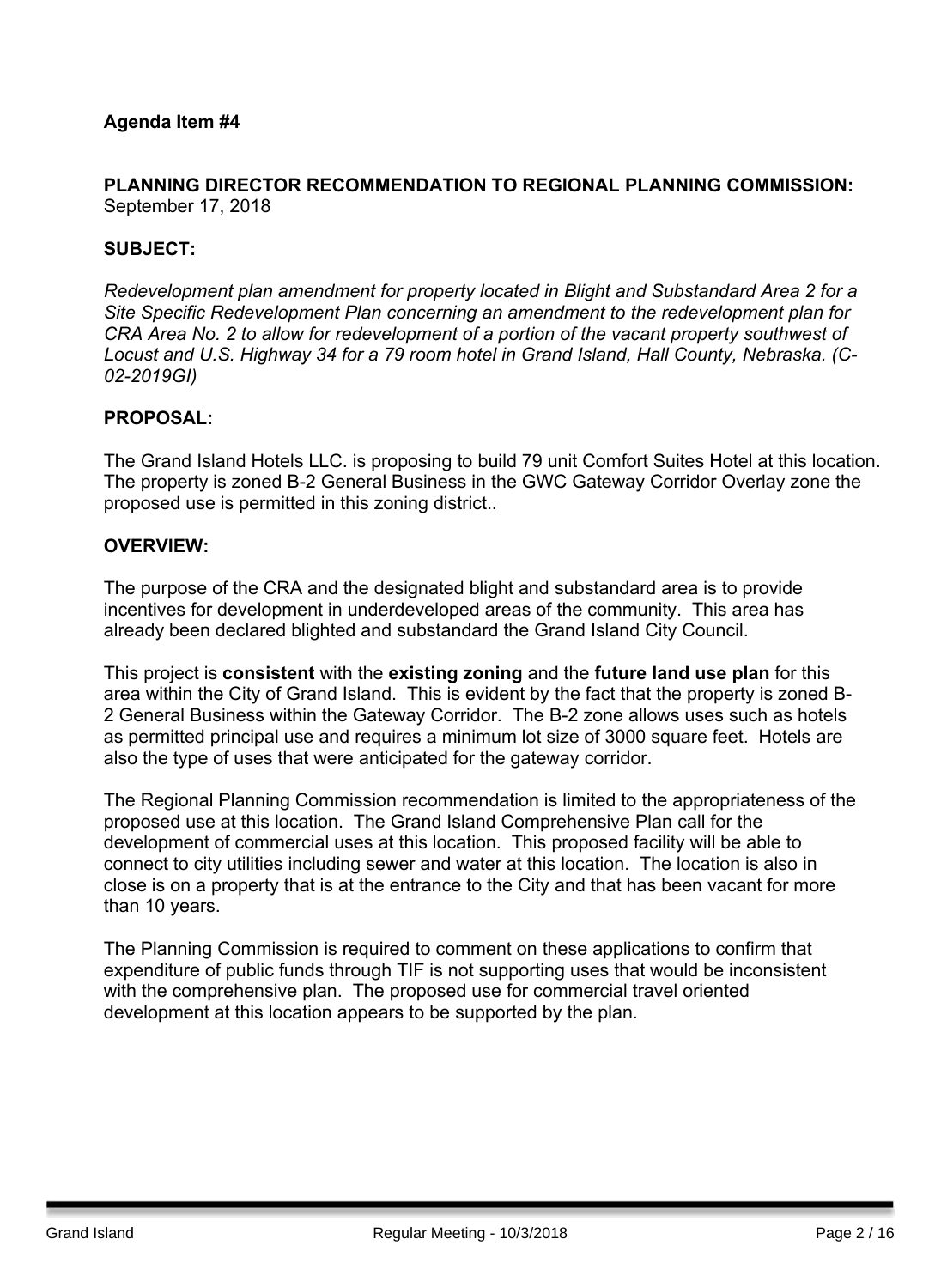## **RECOMMENDATION:**

That the Regional Planning Commission recommends that City Council **approve** of the redevelopment plan as submitted. A resolution is attached for your consideration.

\_\_\_\_\_\_\_\_\_\_\_\_\_\_\_\_\_\_\_ Chad Nabity AICP, Planning Director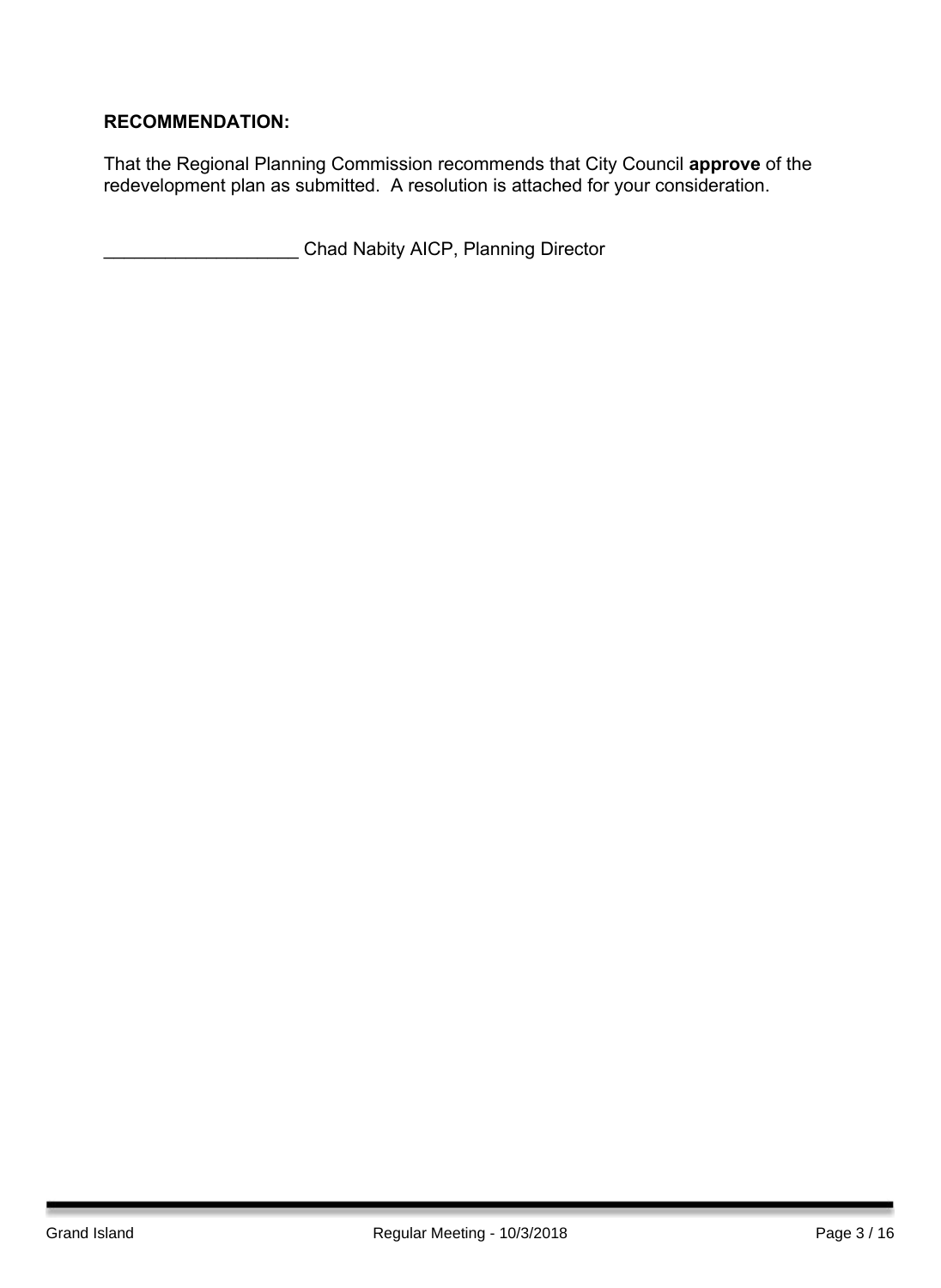## **Redevelopment Plan Amendment Grand Island CRA Area 2 August 2018**

**The Community Redevelopment Authority (CRA) of the City of Grand Island intends to amend the Redevelopment Plan for Area 2 within the city, pursuant to the Nebraska Community Development Law (the "Act") and provide for the financing of a specific housing related project in Area 2.**

## **Executive Summary: Project Description**

THE ACQUISITION OF PROPERTY AT 3400 S LOCUST STREET AND THE SUBSEQUENT SITE WORK, UTILITY IMPROVEMENTS, STREET IMPROVEMENTS, ENGINEERING, LANDSCAPING AND PARKING IMPROVEMENTS NECESSARY FOR DEVELOPMENT OF THIS PROPERTY INTO FOUR COMMERCIAL LOTS INTENDED FOR A 79 ROOM COMFORT INN SUITES AND THREE COMMERCIAL LOTS.

The use of Tax Increment Financing (TIF) to aid in the acquisition of property, necessary site work and installation of public utilities and utility connections and street and drainage improvements necessary to develop this site. The use of TIF makes it feasible to complete the proposed project within the timeline presented. This project would not be considered at this time and location without the use of TIF. Financing for the project is contingent on TIF

The acquisition, site work and construction of all improvements will be paid for by the developer. The developer is responsible for and has provided evidence that they can secure adequate debt financing to cover the costs associated with the acquisition, site work and remodeling. The Grand Island Community Redevelopment Authority (CRA) intends to pledge the ad valorem taxes generated over the 15 year period beginning January 1, 2020 towards the allowable costs and associated financing for the acquisition and site work.

## **TAX INCREMENT FINANCING TO PAY FOR THE ACQUISTION OF THE PROPERTY AND RELATED SITE WORK WILL COME FROM THE FOLLOWING REAL PROPERTY:**

**Property Description (the "**Redevelopment Project Area")

This property is located between Locust Street on the east and Tri Street on the west and between Lake Street on the south and U.S. Highway 34 (Husker Highway) on the north in southern Grand Island, the attached map identifies the subject property and the surrounding land uses:

## **Legal Description To Be Added**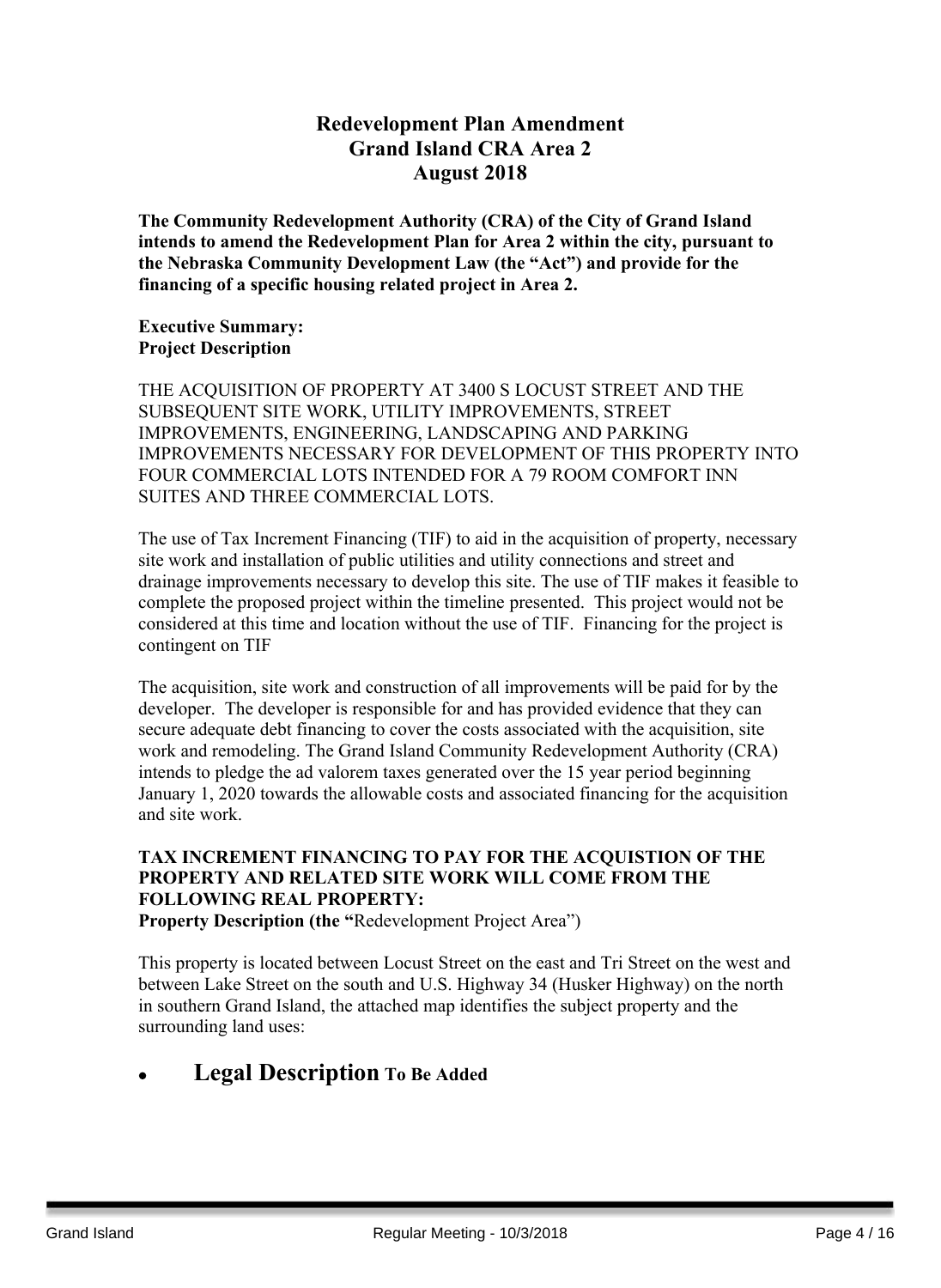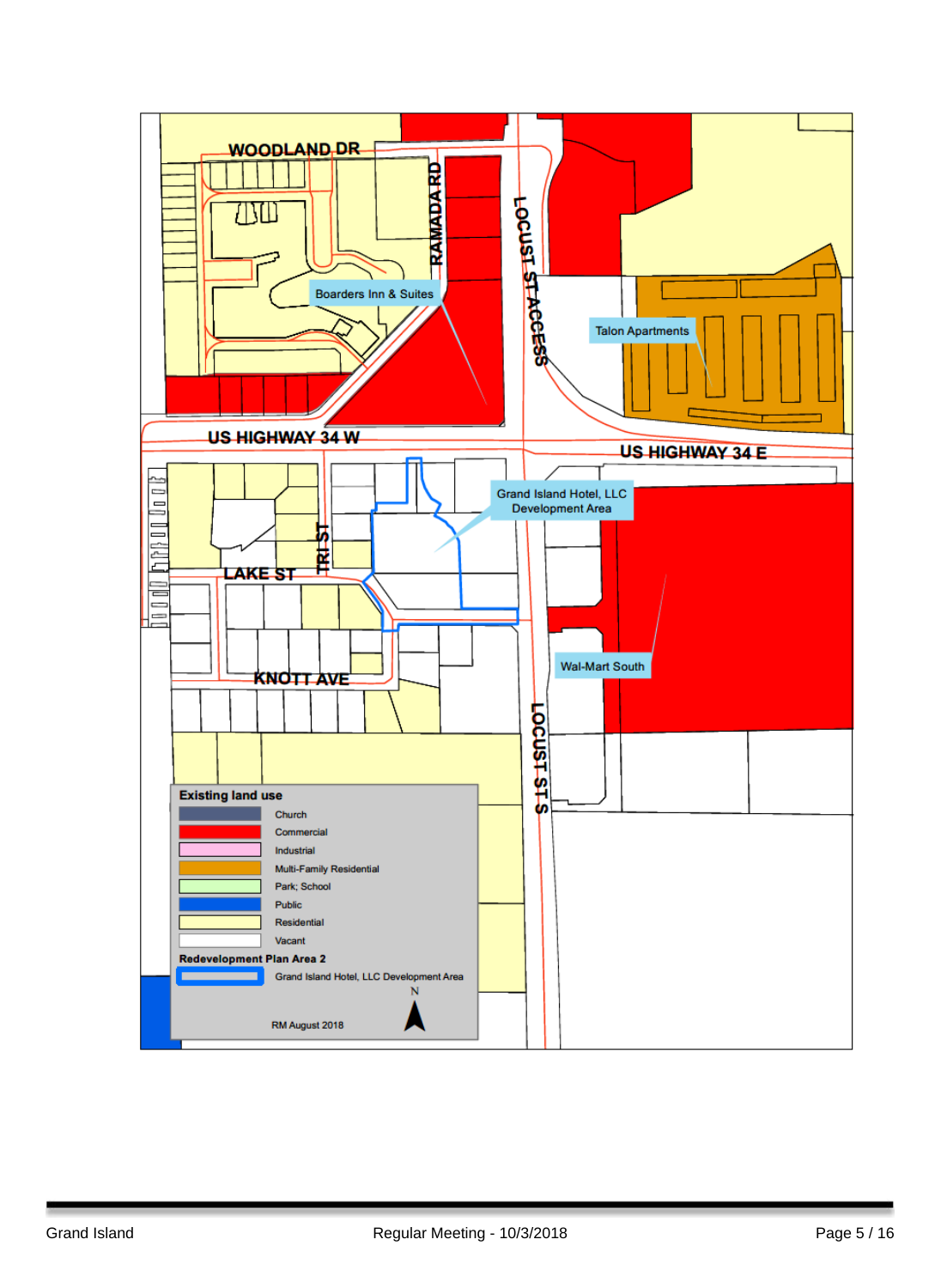**This plan amendment provides for the issuance TIF Notes, the proceeds of which will be granted to the Redeveloper. The tax increment will be captured for up to 15 tax years the payments for which become delinquent in years 2020 through 2034 inclusive or as otherwise dictated by the contract.**

**The real property ad valorem taxes on the current valuation will continue to be paid to the normal taxing entities. The increase will come from the construction of new commercial space on this property.**

## **Statutory Pledge of Taxes.**

In accordance with Section 18-2147 of the Act and the terms of the Resolution, the Authority hereby provides that any ad valorem tax on any Lot or Lots located in the Redevelopment Project Area identified from time to time by the Redeveloper (such Lot or Lots being referred to herein as a "Phase") as identified in a written notice from the Redeveloper to the Authority (each, a "Redevelopment Contract Amendment Notice") for the benefit of any public body be divided for a period of fifteen years after the effective date of this provision as set forth in the Redevelopment Contract Amendment Notice and reflected in a Redevelopment Contract Amendment, consistent with this Redevelopment Plan. Said taxes shall be divided as follows:

a. That portion of the ad valorem tax which is produced by levy at the rate fixed each year by or for each public body upon the redevelopment project valuation shall be paid into the funds, of each such public body in the same proportion as all other taxes collected by or for the bodies; and

b. That portion of the ad valorem tax on real property in the redevelopment project in excess of such amount, if any, shall be allocated to and, when collected, paid into a special fund of the Authority to pay the principal of; the interest on, and any premiums due in connection with the bonds, loans, notes, or advances on money to, or indebtedness incurred by, whether funded, refunded, assumed, or otherwise, such Authority for financing or refinancing, in whole or in part, a redevelopment project. When such bonds, loans, notes, advances of money, or indebtedness including interest and premium due have been paid, the Authority shall so notify the County Assessor and County Treasurer and all ad valorem taxes upon real property in such redevelopment project shall be paid into the funds of the respective public bodies.

Pursuant to Section 18-2150 of the Act, the ad valorem tax so divided is hereby pledged to the repayment of loans or advances of money, or the incurring of any indebtedness, whether funded, refunded, assumed, or otherwise, by the CRA to finance or refinance, in whole or in part, the redevelopment project, including the payment of the principal of, premium, if any, and interest on such bonds, loans, notes, advances, or indebtedness.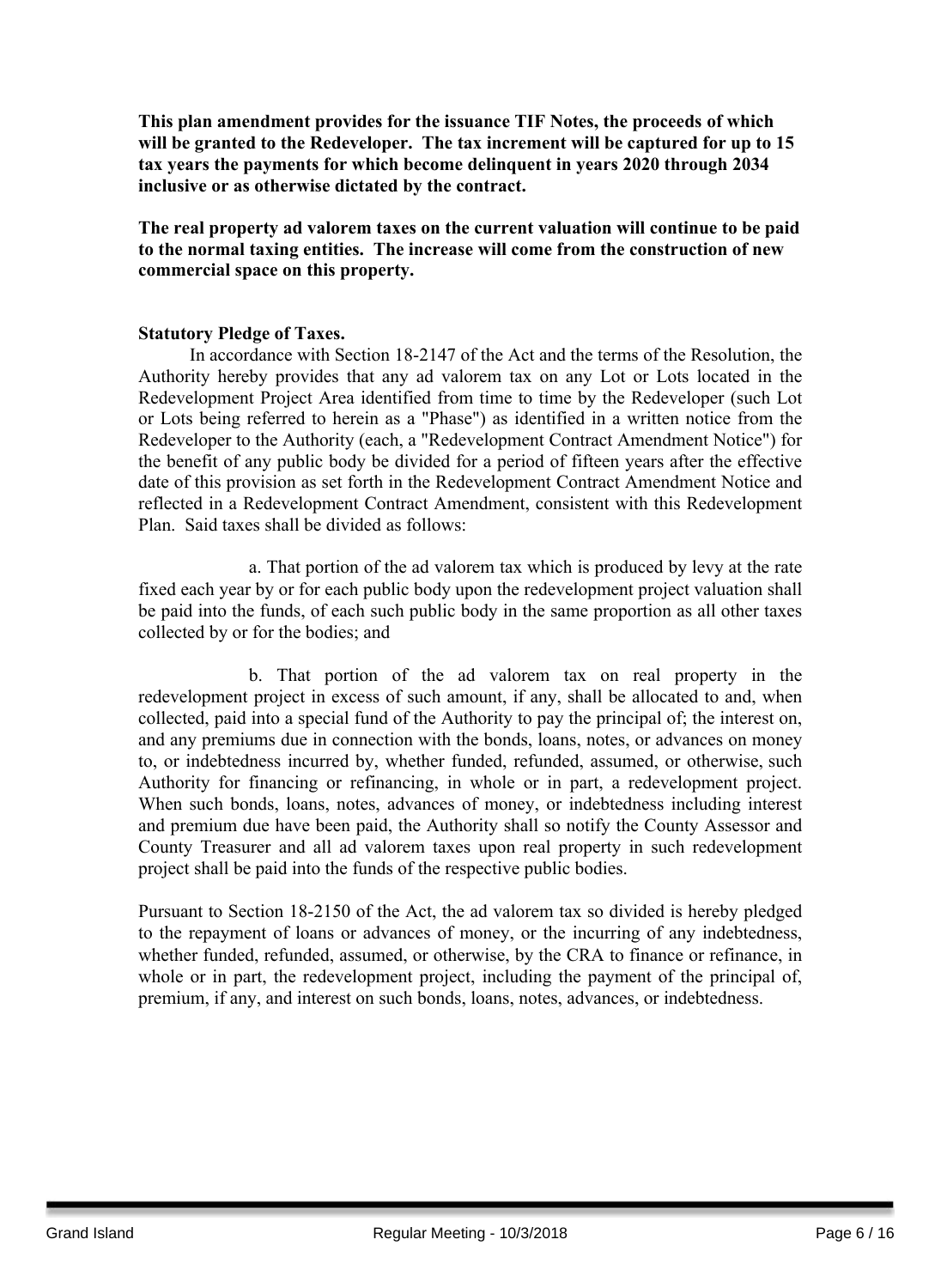Redevelopment Plan Amendment Complies with the Act:

The Community Development Law requires that a Redevelopment Plan and Project consider and comply with a number of requirements. This Plan Amendment meets the statutory qualifications as set forth below.

## **1. The Redevelopment Project Area has been declared blighted and substandard by action of the Grand Island City Council on September 13, 1999.[§18-2109] Such declaration was made after a public hearing with full compliance with the public notice requirements of §18-2115 of the Act.**

## **2. Conformation to the General Plan for the Municipality as a whole. [§18-2103 (26) (a) and §18-2110]**

Grand Island adopted a Comprehensive Plan on July 13, 2004. This redevelopment plan amendment and project are consistent with the Comprehensive Plan, in that no changes in the Comprehensive Plan elements are intended. This plan merely provides funding for the developer to acquire the necessary property and provide the necessary site work, utilities and street improvements needed for the construction of a permitted use on this property. The Hall County Regional Planning Commission held a public hearing at their meeting on and passed Resolution 2018-?? confirming that this project is consistent with the Comprehensive Plan for the City of Grand Island.

## **3. The Redevelopment Plan must be sufficiently complete to address the following items: [§18-2103(26) (b)]**

## *a. Land Acquisition:*

The Redevelopment Plan for Area 2 provides for real property acquisition and this plan amendment does not prohibit such acquisition. There is no proposed acquisition by the authority. The applicant will be acquiring the property from the current owner. It is further anticipated that the owner will sell a portions of this property to other entities for further development..

## *b. Demolition and Removal of Structures:*

The project to be implemented with this plan will not require demolition of any existing structures. Structures on this site were demolished more than 10 years ago and the property has been sitting undeveloped since that time.

## *c. Future Land Use Plan*

See the attached map from the 2004 Grand Island Comprehensive Plan. The site is planned for commercial development. [§18-2103(b) and §18-2111] The attached map also is an accurate site plan of the area after redevelopment. [§18-2111(5)]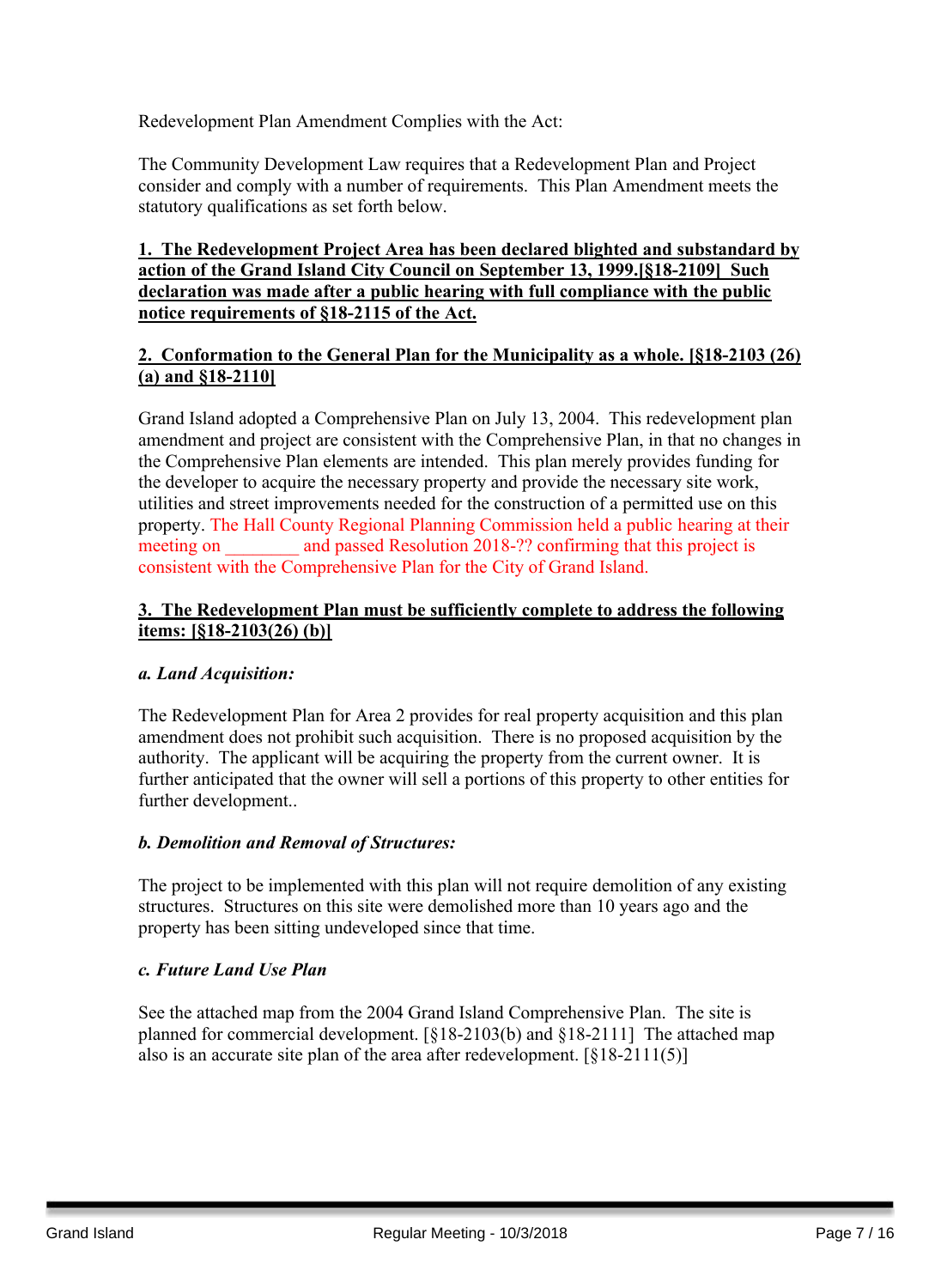

City of Grand Island Future Land Use Map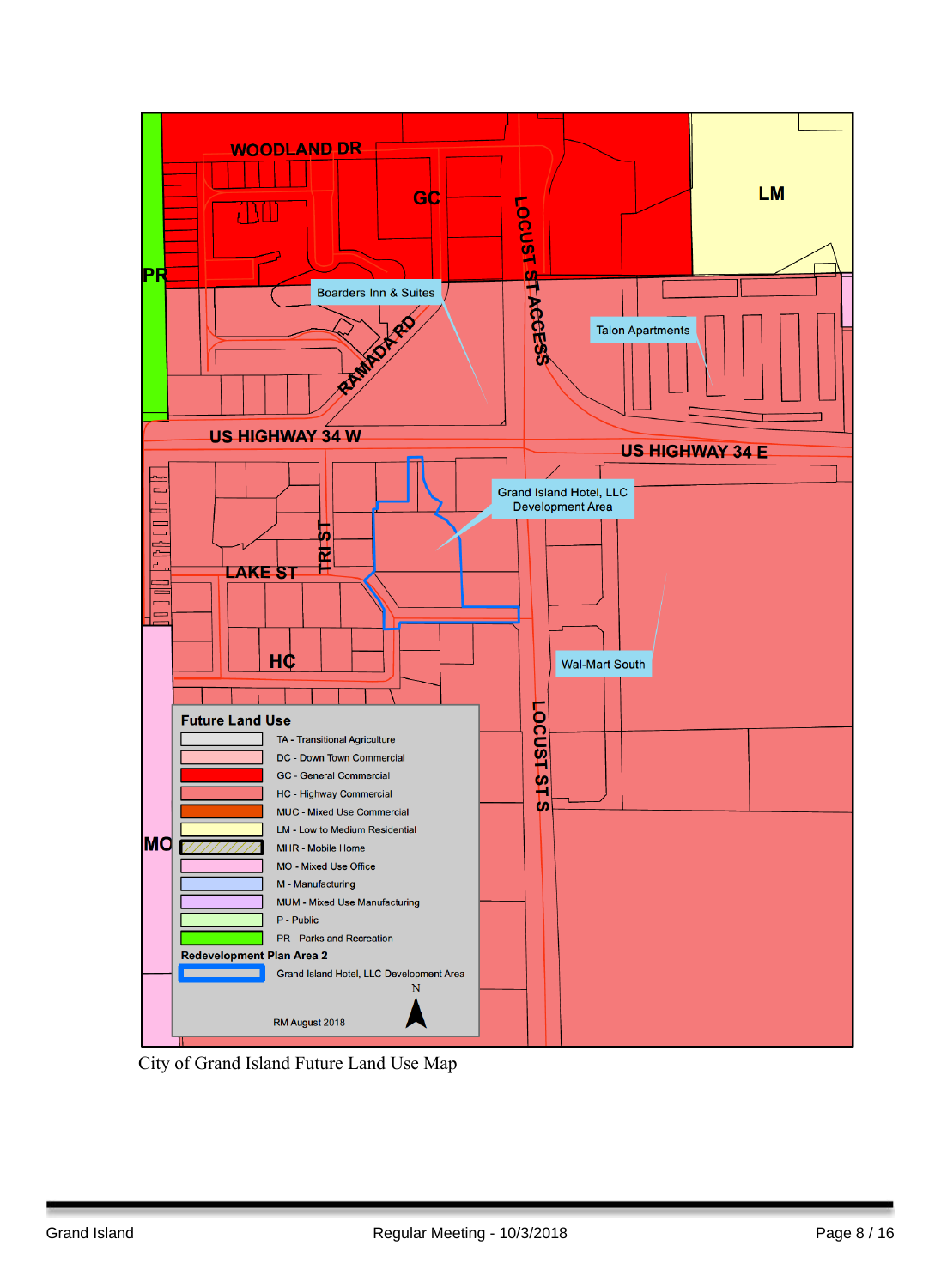## *d. Changes to zoning, street layouts and grades or building codes or ordinances or other Planning changes.*

The area is zoned B2 General Business zone. No zoning changes are necessary though the owners may wish to rezone this to a commercial development zone to facilitate the development of the property. No changes are anticipated in street layouts or grades. Lake Street will be paved at least as far as the intersection with Knott Avenue. No changes are anticipated in building codes or ordinances. Nor are any other planning changes contemplated. [§18-2103(b) and §18-2111]

## *e. Site Coverage and Intensity of Use*

The developer is proposing to build a 79 room hotel one lot at the southwest corner of the property. A three other lots with frontage onto U.S. Highway 34 and Locust Street will also be created and made available for sale. The proposed development will be limited to either the 50% building coverage allowed in the CD zone or 65% coverage allowed in the B2 zoning district. [§18-2103(b) and §18-2111]

## *f. Additional Public Facilities or Utilities*

Sewer and water are available to support this development. Connections for water and sewer will have to be extended to serve these lots.

The developer will be responsible for replacing any sidewalks damaged during construction of the project.

No other utilities would be impacted by the development. [§18-2103(b) and §18-2111]

## **4. The Act requires a Redevelopment Plan provide for relocation of individuals and families displaced as a result of plan implementation. This amendment does not provide for acquisition of any residences and therefore, no relocation is contemplated. [§18-2103.02]**

**5. No member of the Authority, nor any employee thereof holds any interest in any property in this Redevelopment Project Area. [§18-2106]**

## **6. Section 18-2114 of the Act requires that the Authority consider:**

## *a. Method and cost of acquisition and preparation for redevelopment and estimated proceeds from disposal to redevelopers.*

The developer is proposing to purchase this property for redevelopment for \$656,000 provided that TIF is available for the project as defined. The cost of property acquisition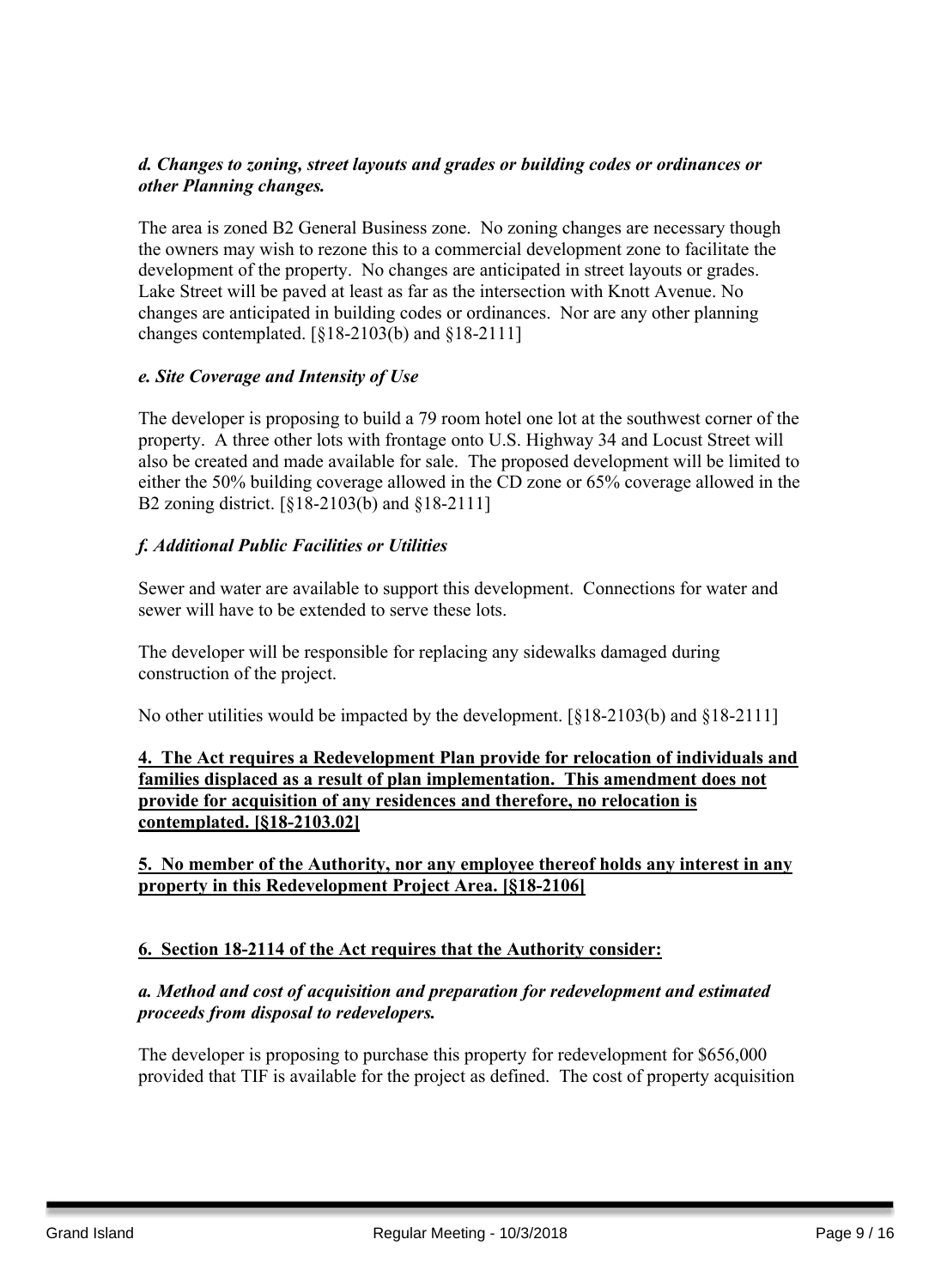is being included as a TIF eligible expense. Costs for site preparation including, grading and fill is estimated at \$171,000. Utility extensions, storm water, sewer electrical and water are estimated at \$315,700, Building plans and engineering are expected to cost \$153,090. The cost to pave Lake Street and the private drive from U.S. Highway 34 is \$432,119. An additional \$59,022 of expenses for legal work, fees and financial tracking of this project are also included as eligible expenses for a total maximum TIF request of \$1,824,179. It is estimated based on the proposed increased valuation to \$6,097,813 will result in \$1,920,000 of increment generated over a 15 year period. This project should pay off prior to the end of the 15 year bond period..

No property will be transferred to redevelopers by the Authority. The developer will provide and secure all necessary financing.

## *b. Statement of proposed method of financing the redevelopment project.*

The developer will provide all necessary financing for the project. The Authority will assist the project by granting the sum of not less than \$1,824,179 from the proceeds of the TIF Indebtedness issued by the Authority. This indebtedness will be repaid from the Tax Increment Revenues generated from the project. This indebtedness will be repaid from the Tax Increment Revenues generated from the project. TIF revenues shall be made available to repay the original debt and associated interest according to the approved contract. Based on current estimates this \$1,824,179 of TIF will generate \$1,281,538 to be invested in the project.

## *c. Statement of feasible method of relocating displaced families.*

No families will be displaced as a result of this plan.

## **7. Section 18-2113 of the Act requires:**

Prior to recommending a redevelopment plan to the governing body for approval, an authority shall consider whether the proposed land uses and building requirements in the redevelopment project area are designed with the general purpose of accomplishing, in conformance with the general plan, a coordinated, adjusted, and harmonious development of the city and its environs which will, in accordance with present and future needs, promote health, safety, morals, order, convenience, prosperity, and the general welfare, as well as efficiency and economy in the process of development, including, among other things, adequate provision for traffic, vehicular parking, the promotion of safety from fire, panic, and other dangers, adequate provision for light and air, the promotion of the healthful and convenient distribution of population, the provision of adequate transportation, water, sewerage, and other public utilities, schools, parks, recreational and community facilities, and other public requirements, the promotion of sound design and arrangement, the wise and efficient expenditure of public funds, and the prevention of the recurrence of insanitary or unsafe dwelling accommodations or conditions of blight.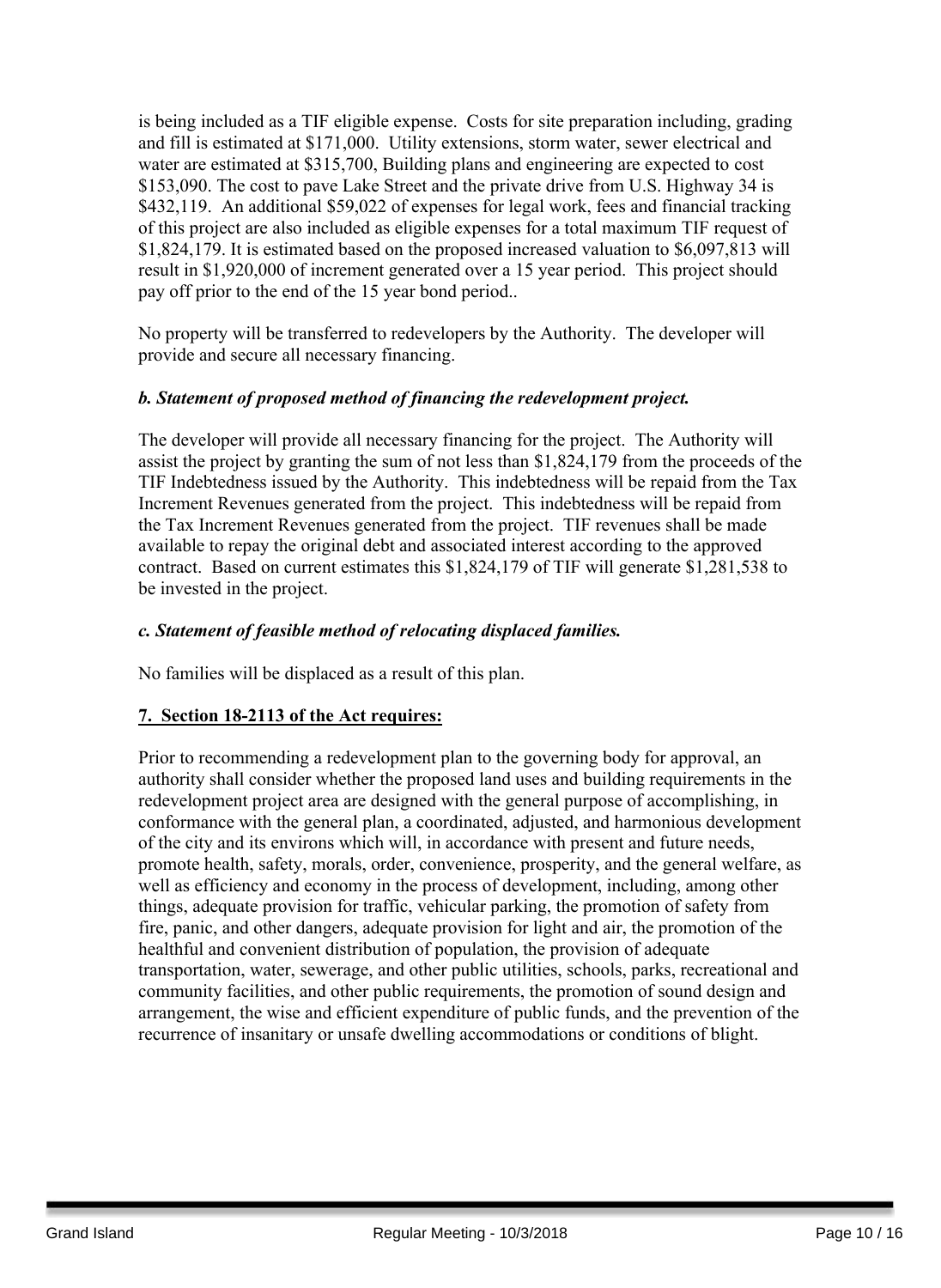The Authority has considered these elements in proposing this Plan Amendment. This amendment, in and of itself will promote consistency with the Comprehensive Plan, in that it will allow for the utilization of vacant property at this location. This lot is surrounded located at a major intersection is south east Grand Island. The property has been within a blighted area for more than 20 years and has been vacant for more than 10 years without development. This will have the intended result of preventing recurring elements of unsafe buildings and blighting conditions.

## **8. Time Frame for Development**

Development of this project is anticipated to be completed between October of 2018 and December of 2019. Excess valuation should be available for this project for 15 years beginning with the 2020 tax year.

## **9. Justification of Project**

This is infill development in an area with all city services available. It was anticipated by many that this area of the community would flourish after the Locust Street interchange from I-80 opened and Wal-Mart built at one corner of this intersection in 2004. Since that that time there has been very little change in the area. Proposed projects like this one and the housing project to the north and east area likely to spur the development that was expected 12 years ago.

**10. Cost Benefit Analysis** Section 18-2113 of the Act, further requires the Authority conduct a cost benefit analysis of the plan amendment in the event that Tax Increment Financing will be used. This analysis must address specific statutory issues.

As authorized in the Nebraska Community Development Law, §18-2147, *Neb. Rev. Stat.* (2012), the City of Grand Island has analyzed the costs and benefits of the proposed Wild Bills Fun Center Project, including:

**Project Sources and Uses.** A minimum of \$1,824,179 in public funds from tax increment financing provided by the Grand Island Community Redevelopment Authority will be required to complete the project. This investment by the Authority will leverage \$6,236,000 in private sector financing and investment; a private investment of \$3.41 for every TIF dollar investment. It is estimated this will pay off in slightly less than 15 years.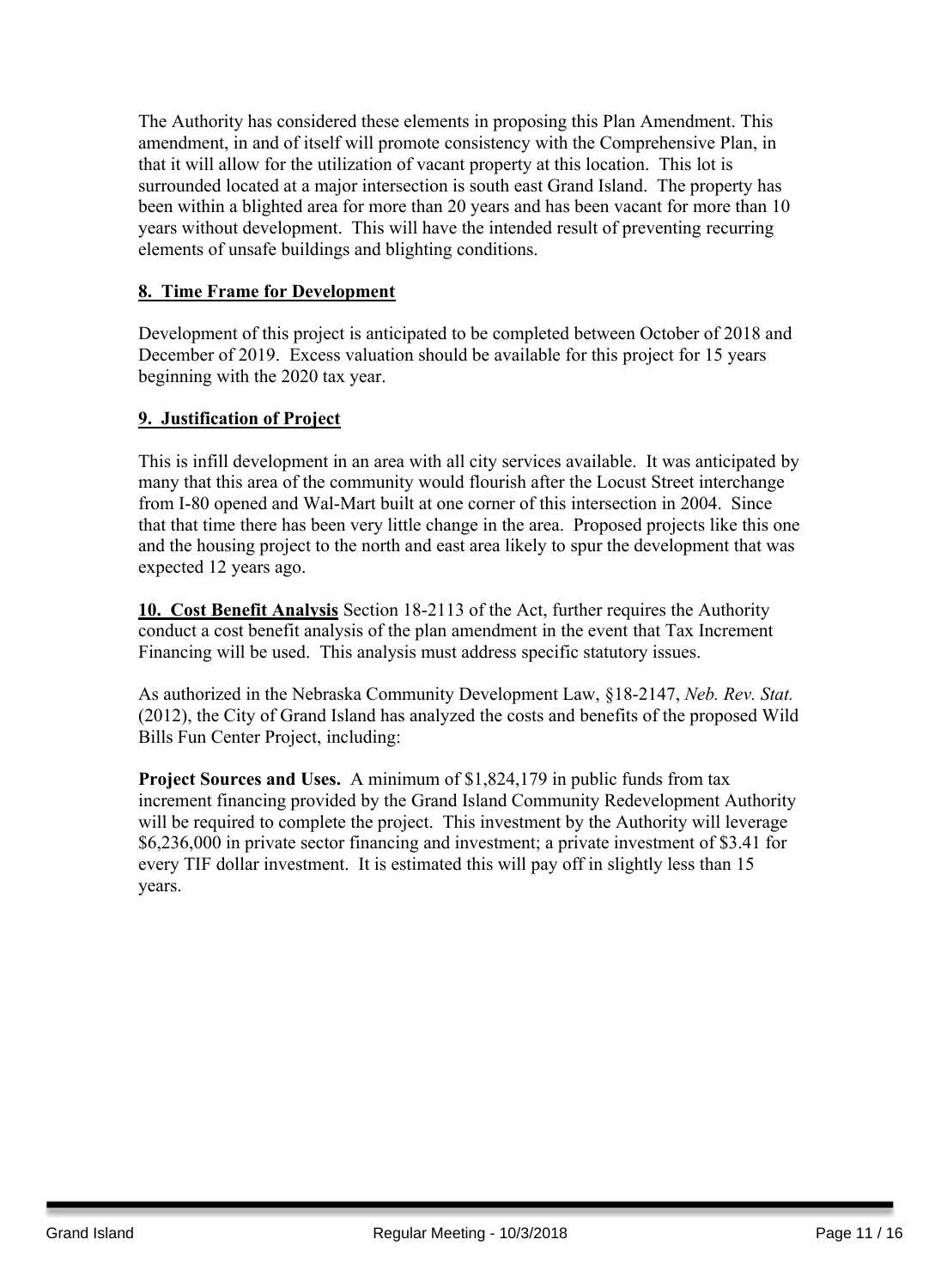| Use of Funds.                                                     | <b>Source of Funds</b> |                      |             |  |
|-------------------------------------------------------------------|------------------------|----------------------|-------------|--|
| <b>Description</b>                                                | <b>TIF Funds</b>       | <b>Private Funds</b> | Total       |  |
| Site Acquisition                                                  | \$656,000              |                      | \$656,000   |  |
| Site preparation/Dirt Work                                        | \$171,000              |                      | \$171,000   |  |
| Paving Lake Street and Private Drive                              | \$432,119              |                      | \$432,119   |  |
| Utilities, Storm, Sewer, Water, Parking Lot<br><b>Drive Lanes</b> | \$315,700              |                      | \$315,700   |  |
| Permitting                                                        | \$37,248               |                      | \$37,248    |  |
| Financing Fees and Closing Cost SBA Loan                          | \$50,922               | \$174,079            | \$225,000   |  |
| Legal and Plan                                                    | \$8,100                |                      | \$8,100     |  |
| Architecture/Engineering/Permitting                               | \$153,090              |                      | \$153,090   |  |
| <b>Building Costs</b>                                             |                        | \$5,011,995          | \$5,011,995 |  |
| <b>Franchise Fees</b>                                             |                        | \$45,000             | \$45,000    |  |
| <b>Insurance During Development</b>                               |                        | \$35,000             | \$35,000    |  |
| Personal Property                                                 |                        | \$970,000            | \$970,000   |  |
| <b>TOTALS</b>                                                     | \$1,824,179            | \$6,236,074          | \$8,060,252 |  |

**Tax Revenue**. The property to be redeveloped is has a January 1, 2018, valuation of approximately \$184,087. Based on the 2017 levy this would result in a real property tax of approximately \$3,985. It is anticipated that the assessed value will increase by \$5,913,726 upon full completion, as a result of the site redevelopment. This development will result in an estimated tax increase of over \$128,006 annually resulting in approximately \$1,920,000 of increment over the 15 year period. The tax increment gained from this Redevelopment Project Area would not be available for use as city general tax revenues, for a period of 15 years, or such shorter time as may be required to amortize the TIF bond, but would be used for eligible private redevelopment costs to enable this project to be realized.

| Estimated 2015 assessed value:   | \$ 184,087  |
|----------------------------------|-------------|
| Estimated value after completion | \$6,097,813 |
| Increment value                  | \$5,913,726 |
| Annual TIF generated (estimated) | \$128,006   |
| TIF bond issue                   | \$1,824,179 |

#### *(a) Tax shifts resulting from the approval of the use of Tax Increment Financing;*

The redevelopment project area currently has an estimated valuation of \$184,087. The proposed extension improvements at this location will result in at least an additional \$5,913,726 of taxable valuation based on the Hall County Assessor's office evaluation of the project. No tax shifts are anticipated from the project. The project creates additional valuation that will support taxing entities long after the project is paid off. The project will not add any tax burdens to taxing entities. Therefore no tax shifts will occur.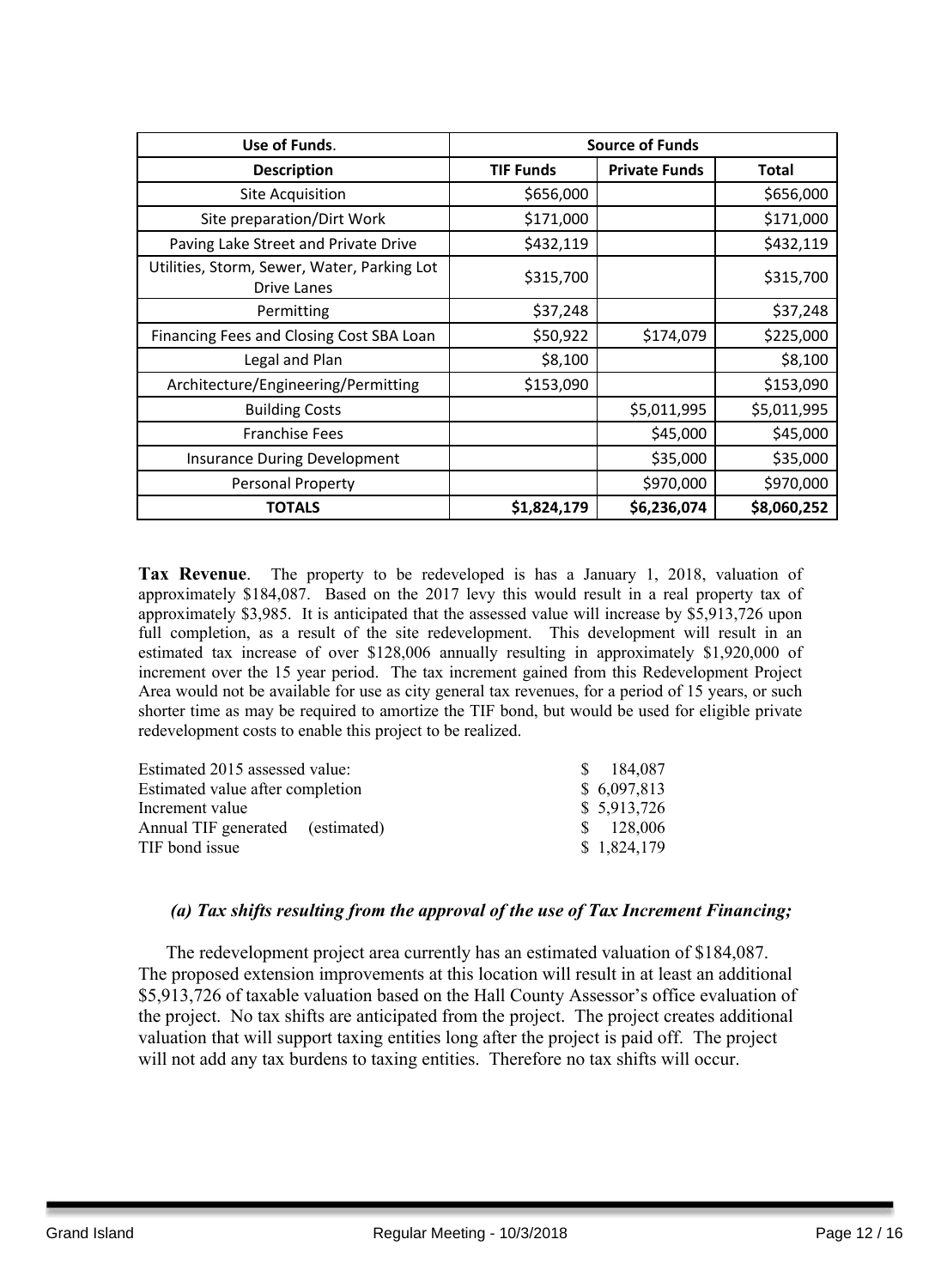## *(b) Public infrastructure and community public service needs impacts and local tax impacts arising from the approval of the redevelopment project;*

No additional public service needs have been identified. Existing water and waste water facilities will not be impacted by this development. The electric utility has sufficient capacity to support the development. It is not anticipated that this will impact schools. Fire and police protection are available and should not be impacted by this development.

## *(c) Impacts on employers and employees of firms locating or expanding within the boundaries of the area of the redevelopment project;*

The proposed uses at this site would compete for entry level and part time positions along with similar travel and entertainment type businesses located in and locating in the City.

## *(d) Impacts on other employers and employees within the city or village and the immediate area that are located outside of the boundaries of the area of the redevelopment project; and*

This is a new hotel along the entrance to Grand Island and the Nebraska State Fair Grounds. This additional hotel will increase the number of rooms available in Grand Island and may result in lower occupancy rates for older hotels in the region. The Grand Island City Council and CRA have approved several TIF project that include building or renovating hotels in the area including some hotels neighboring this property, Mainstay Suites, Best Western and Borders Hotel to the north all received TIF to facilitate their projects.. Two of the hotel projects that have been approved, one on Locust Street and State Fair Boulevard and one at U.S. Highway 34 and U.S. Highway 281 have not been built yet.

## *(e) Impacts on the student population of school districts within the city or village; and*

This project including a hotel for transient population and visitors to the region and 3 commercial lots for sale is unlikely to create any direct increase in cost for schools in the the area.

## *(f) Any other impacts determined by the authority to be relevant to the consideration of costs and benefits arising from the redevelopment project.*

This project will utilize a piece of property in the Grand Island City Limits that has been vacant for at least more than 10 years. This corner was included in one of the original blight studies for the City of Grand Island because of the development that was located here and because it is a highly visible entrance corner. These facilities will complement Fonner Park, the State Fair Grounds, Heartland Event Center, Island Oasis, and similar civic tourist draws.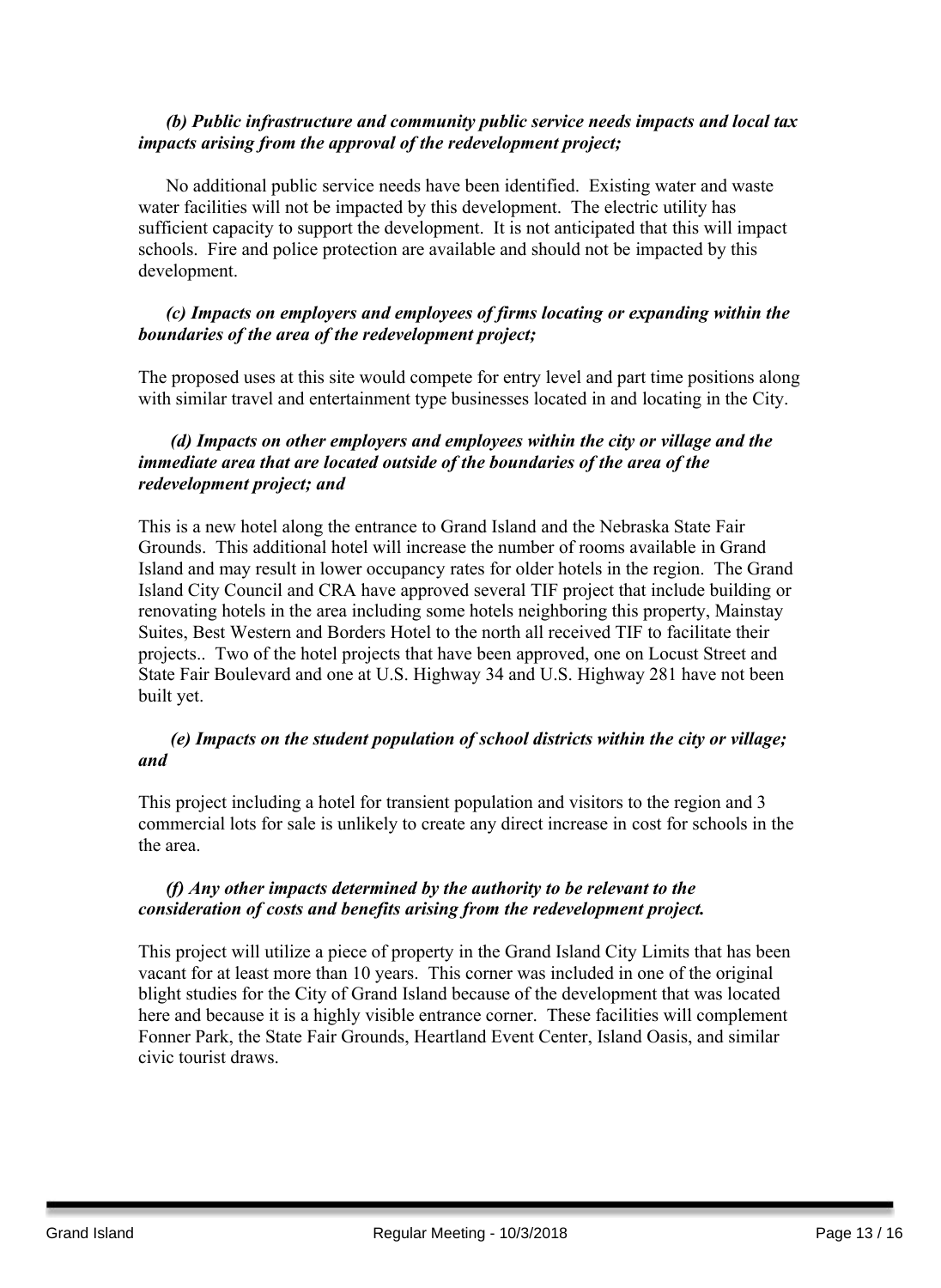## **Time Frame for Development**

Development of this project is anticipated to be completed during between March 2019 and February of 2020. The base tax year should be calculated on the value of the property as of January 1, 2019. Partial excess valuation should be available for this project for 15 years beginning with the 2020 tax year with the full valuation available for the 2021 tax year. Excess valuation will be used to pay the TIF Indebtedness issued by the CRA per the contract between the CRA and the developer for a period not to exceed 15 years. Based on the purchase price of the property and estimates of the expenses of utilities, streets and site preparation activities and associated engineering/design fees, the developer will spend upwards of \$1,824,179 on TIF eligible activities. The full amount of TIF generated over a 15 year period would be \$1,920,000 so this request will pay off slightly before the end of the 15 year period with no additional increases in valuation or tax levies.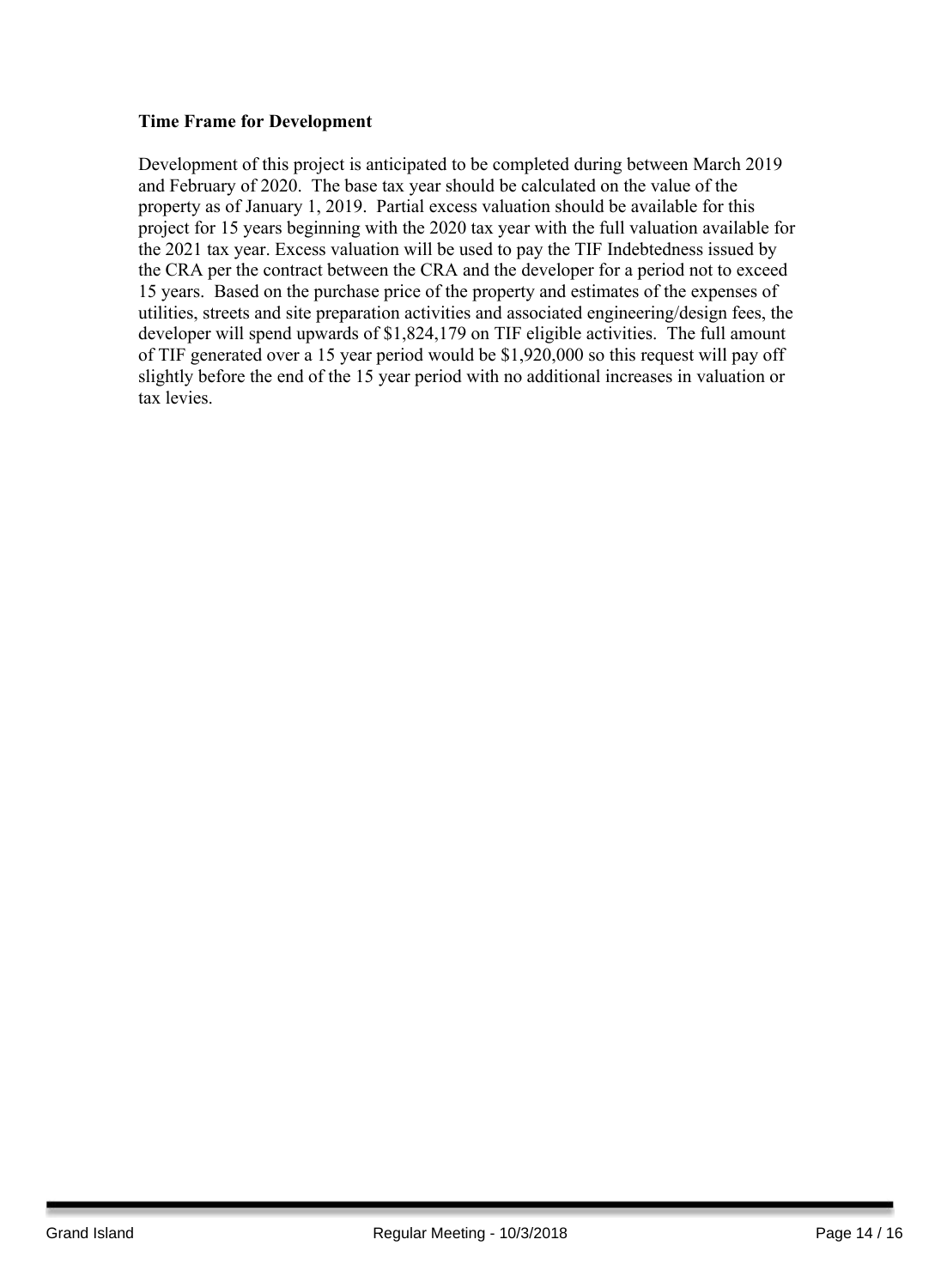#### **Resolution Number 2019-01**

#### **HALL COUNTY REGIONAL PLANNING COMMISSION**

#### **A RESOLUTION RECOMMENDING APPROVAL OF AN AMENDMENT TO A REDEVELOPMENT PLAN IN THE CITY OF GRAND ISLAND, NEBRASKA; AND APPROVAL OF RELATED ACTIONS**

**WHEREAS**, the Chairman and Board of the Community Redevelopment Authority of the City of Grand Island, Nebraska (the **"Authority"**), referred **the amendment of the Redevelopment Plan for CRA Area 2 requested by Grand Island Hotels LLC.** to the Hall County Regional Planning Commission, (the "**Commission"**) for review and recommendation as to its conformity with the general plan for the development of the City of Grand Island, Hall County, Nebraska, pursuant to Section 18-2112 of the Community Development Law, Chapter 18, Article 21, Reissue Revised Statutes of Nebraska, as amended (the **"Act"**); and

**WHEREAS,** the Commission held a public hearing on the proposed plan on October 3, 2018, and

**WHEREAS,** the chair or president of Hall County Board, Grand Island School Board, Central Platte Natural Resources District, Educational Service Unit #10 and Central Community College were notified by certified mail of said hearing, and

**WHEREAS**, the Commission advertised the time, date and location public hearing in the Grand Island Independent on Friday September 14<sup>th</sup> and Friday September 21<sup>st</sup>, and

**WHEREAS**, there are no Neighborhood Associations registered with the City of Grand Island, and

**WHEREAS**, the Commission has reviewed said Redevelopment Plan as to its conformity with the general plan for the development of the City of Grand Island, Hall County;

#### **NOW, THEREFORE, BE IT RESOLVED BY THE HALL COUNTY REGIONAL PLANNING COMMISSION AS FOLLOWS**:

**Section 1.** The Commission hereby recommends approval of the Redevelopment Plan finding that it is in conformance with the comprehensive development plan (general plan for development) for the City of Grand Island.

**Section 2.** All prior resolutions of the Commission in conflict with the terms and provisions of this resolution are hereby expressly repealed to the extent of such conflicts.

**Section 3.** This resolution shall be in full force and effect from and after its passage as provided by law.

**DATED:** October 3, 2018.